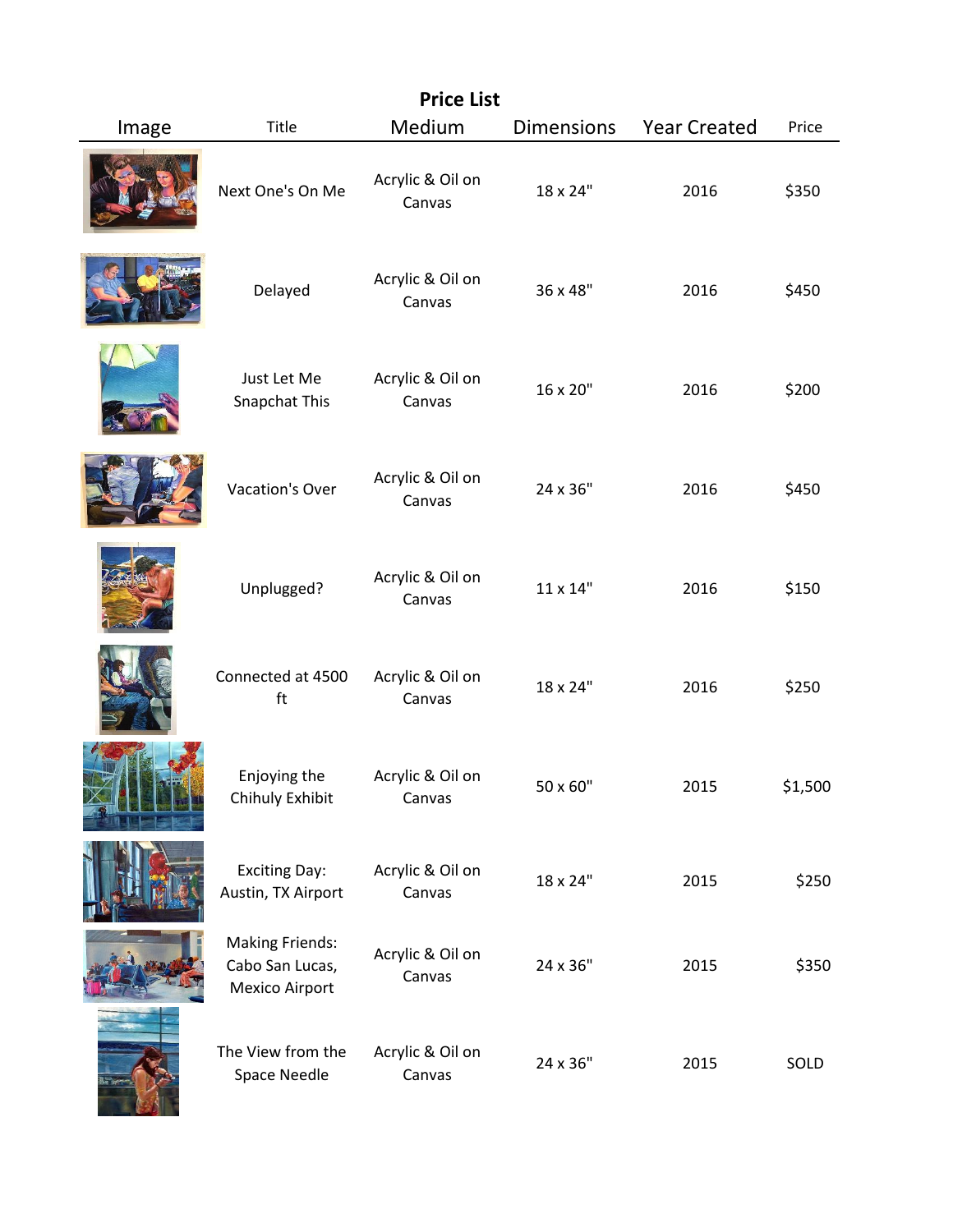| Haven't Seen you in<br>a While | Acrylic & Oil on<br>Canvas | 36 x 48" | 2015 | \$450 |
|--------------------------------|----------------------------|----------|------|-------|
| <b>Family Dinner</b>           | Acrylic & Oil on<br>Canvas | 36 x 48" | 2015 | \$400 |
| <b>Relationship Goals</b>      | Acrylic & Oil on<br>Canvas | 36 x 48" | 2015 | \$400 |
| Observations                   | Acrylic & Oil on<br>Canvas | 24 x 36" | 2015 | \$350 |
| Stranger                       | Acrylic & Oil on<br>Canvas | 24 x 36" | 2015 | \$350 |
| Togetherness                   | Acrylic & Oil on<br>Canvas | 18 x 24" | 2014 | \$250 |
| <b>Sunday Morning</b>          | Acrylic & Oil on<br>Canvas | 18 x 24" | 2014 | \$250 |
| Meeting for Coffee             | Acrylic & Oil on<br>Canvas | 18 x 24" | 2014 | \$250 |
| Afternoon Walk                 | Acrylic & Oil on<br>Canvas | 18 x 24" | 2014 | \$250 |